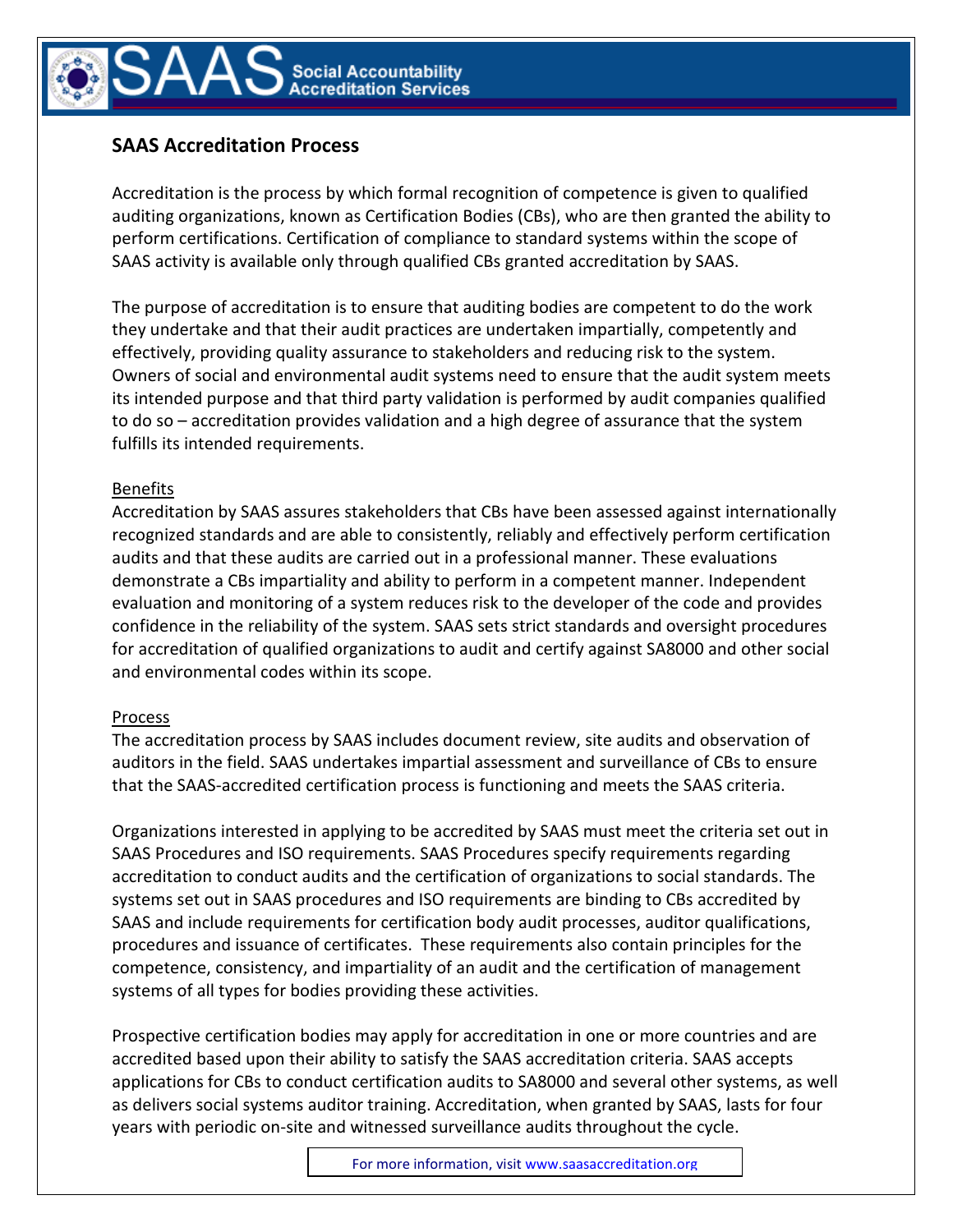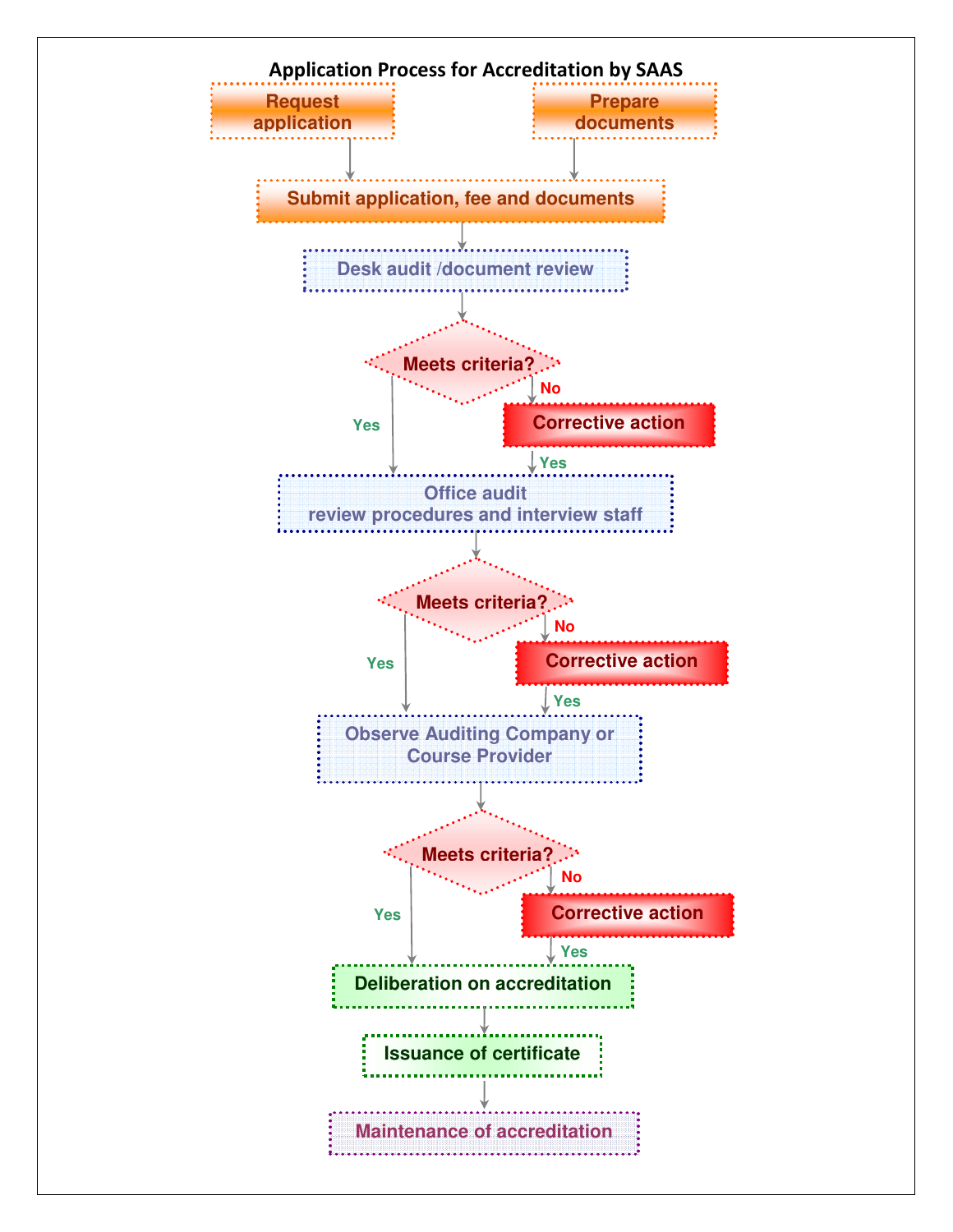The initial accreditation process by SAAS includes a document review, on-site office audits and observation of auditors in the field. SAAS undertakes impartial assessment of CBs to ensure that the SAAS-accredited certification process is functioning and meets the SAAS criteria.

Below is an overview of the initial accreditation process.

**1. Order an application package.** The application package lists the requirements and documents needed to set up a SAAS-accredited certification system and can be ordered through our website. SAAS does not accept any other application other than the application packet mentioned above. All applicants must submit the required application form, fee, and supporting materials to SAAS to begin the application process.

2. Document and procedure preparation. The organization seeking to become a SAASaccredited certification body must prepare documents and procedures to meet SAAS-specific requirements, detailed in SAAS Procedure 200. Applicant organizations must also base their certification system on the requirements found in ISO/IEC 17021-1:2015, detailing the requirements for bodies operating assessment and certification of quality systems. Some organizations that are very familiar with ISO can use many of their existing documents to set up the documents for SA8000 with some adjustments. Our Procedure 200 is not part of ISO but is also a requirement. Some organizations not familiar with the ISO requirements might need some assistance from outside experts that can help them set up this system. This is an unknown cost based on the individual organization's needs.

**3. Document and records review**. After the organization prepares its documents and procedures, it may submit an application and documents, along with the required application fee to SAAS. Once the package is received, SAAS staff will ensure that the materials submitted are complete and assign a SAAS lead auditor to conduct a review of the submitted materials to confirm that the applicant has a documented certification system that meets the requirements set forth by SAAS. There are several steps which must take place after we receive the application documents and fee.

- First, the application is reviewed for completeness by SAAS's accreditation staff. If all is in order, we will send a letter confirming receipt of the application.
- We will then assign an auditor to do the document review of the applicant's procedures. The timing depends on auditor availability and typically takes place within 4-6 weeks of receipt of the complete documentation.
- The auditor will determine whether any additions or changes to the documents are needed and will write a report of the findings.
- This document review process takes approximately two days of the auditor's time, which is billed to the applicant.

If the procedures submitted with the document review are not found to be in compliance with SAAS's requirements, the applicant will be notified of such and is then able to revise its procedures and resubmit then. The amount of time an applicant might need for this process varies.

Once the document review is successfully completed, we then work to set up a schedule for an office and witness audit. The schedule for the office and witness audit will depend on the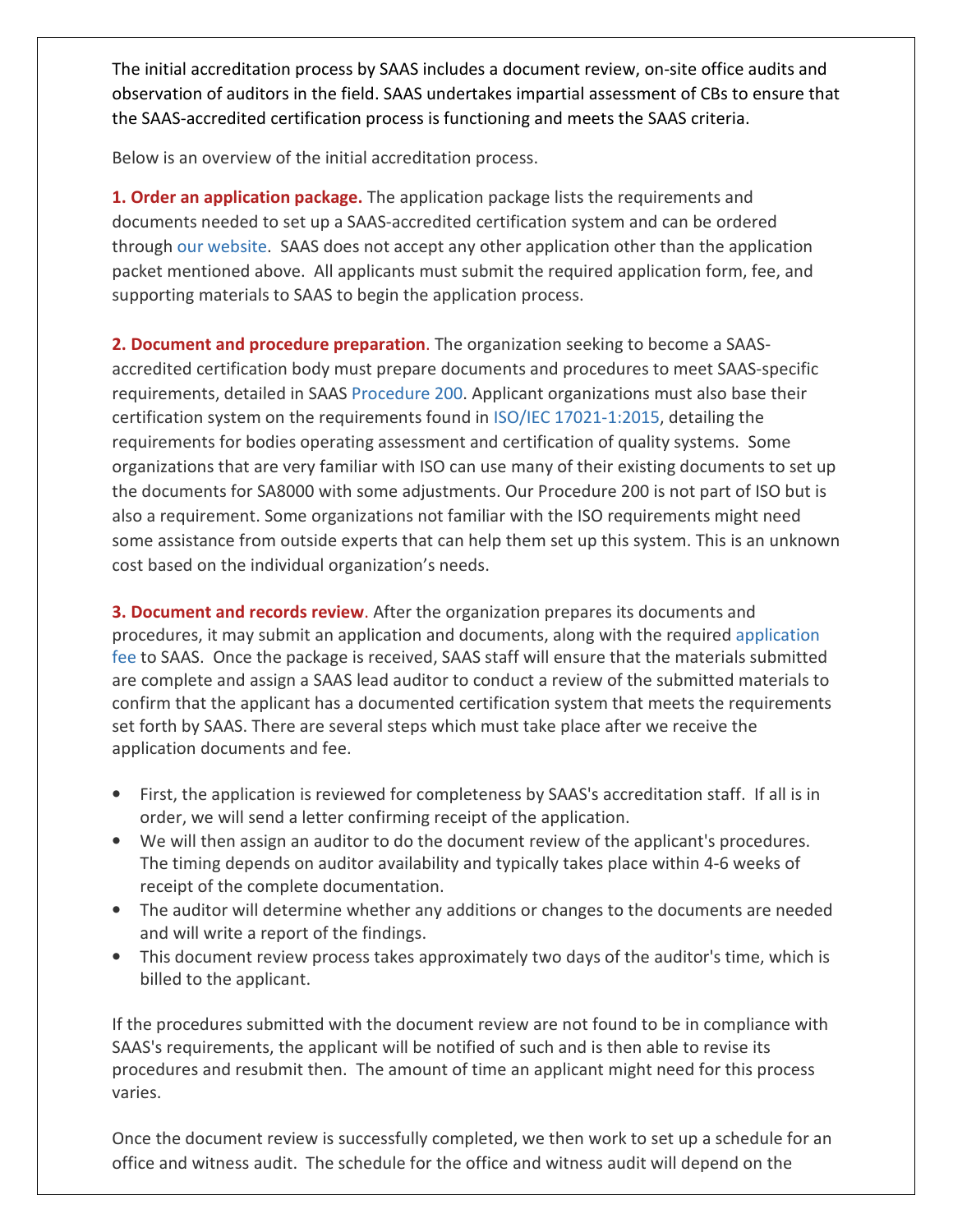availability of a SAAS Accreditation Auditor and the location of the certification body, and may take several months to coordinate these dates and locations.

**4. Office audit.** If the documents received meet the criteria set out for accreditation, an office audit of the applicant can be scheduled. The purpose of the office audit is to assess the degree and effectiveness of the implementation of the applicant certification body's system within its defined scope. During the office audit, the SAAS accreditation auditors will review the organization's procedures, documents, records and files, and conduct interviews with staff. The office audit may result in the issuance of non-conformities. Such non-conformities must be addressed prior to moving forward in the accreditation process.

**5. Witness audit.** Witness audits are scheduled pending satisfactory results of the document review and initial office audit. The purpose of the witness audit is to assess the degree and effectiveness of the implementation of the applicant certification body's system and to determine the certification body auditors' competence. SAAS auditors observe the applicant CB's SA8000 auditor conducting an audit at a facility against the SA8000 Standard, to ensure it is following its own certification procedures and that the procedures are effective. The witnessed audits must be initial certification audits, therefore, it is necessary for the applicant CB to have a client willing to go through the process of certification with the intention of becoming certified once the accreditation process is complete. Again, the witness audit may result in the issuance of non-conformities. Such non-conformities must be addressed prior to moving forward in the accreditation process.

- Once the office and witness audits are complete, any Corrective Action Requests (CARs) issued at the office and witness audits must be closed out before the audit reports can be sent to the Accreditation Review Panel (ARP).
- The closing of CARs may take several months or longer on the part of the certification body, in order to implement new systems and procedures to address the CARs.
- The corrective actions must be accepted by SAAS and evidence must be shown which effectively closes the CAR.
- In some cases, SAAS must schedule additional audits to witness that the new procedures addressing the CARs have been implemented. This could add several months onto the process.

**6. Final report and audit team recommendations**. Once the office and witness audits have been completed, a final report and the audit team's recommendations on accreditation will be drafted. These recommendations are reviewed by the Accreditation Review Panel (ARP). The ARP has 30 days to recommend granting or refusal of accreditation. At that time, the Director of Accreditation makes a final decision on granting accreditation. If accreditation is granted, the accreditation agreement will be issued and must be signed by both parties. The Applicant CB will then be accredited to conduct SA8000 audits and issue SA8000 certificates.

**7. Maintenance of accreditation.** When an organization becomes accredited, its accreditation is valid for a period of four years. During this time, SAAS carries out periodic surveillance office and witness audits of the accredited certification body, at a minimum of twice annually, to